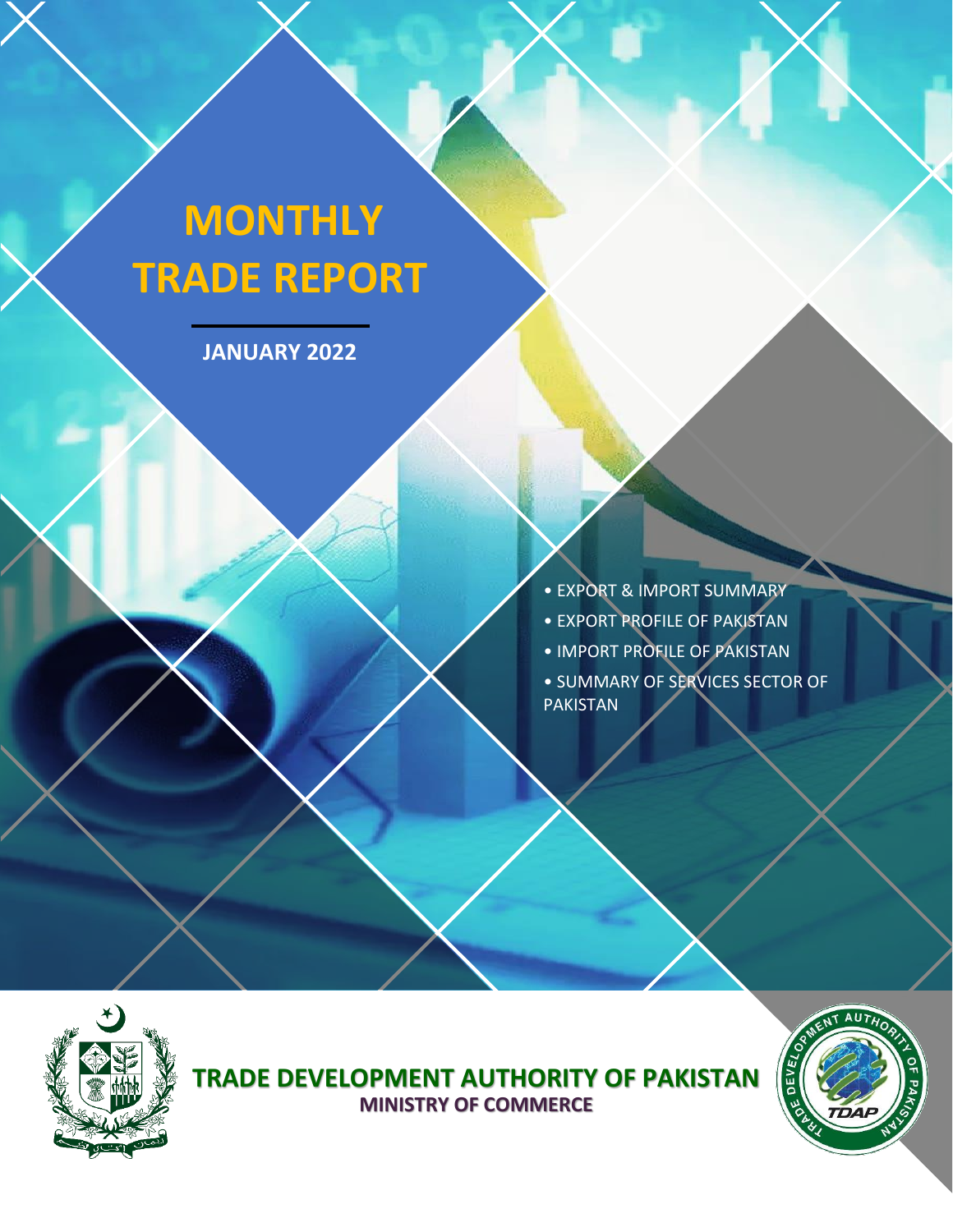# **DISCLAIMER**

The provisional data from Weboc, PBS and PRAL have been reported for information purposes only. Every effort has been made to cross-check and verify the authenticity of the data. Trade Development Authority of Pakistan, or the author(s), do not guarantee the data included in this work. All data and statistics used are correct as of  $7^{\text{th}}$  February 2022 and may be subject to change.

For any queries or feedback regarding this publication, please contact at:

**Afshan Uroos** Assistant Manager [afshan.uroos@tdap.gov.pk.](mailto:afshan.uroos@tdap.gov.pk)

### **LEAD RESEARCHERS**

MR. Sajid Ali Research Associate [sajid.ali@tdap.gov.pk](mailto:sajid.ali@tdap.gov.pk)

MS. Asima Siddique Research Associate [Asima.siddique@tdap.gov.pk](mailto:Asima.siddique@tdap.gov.pk)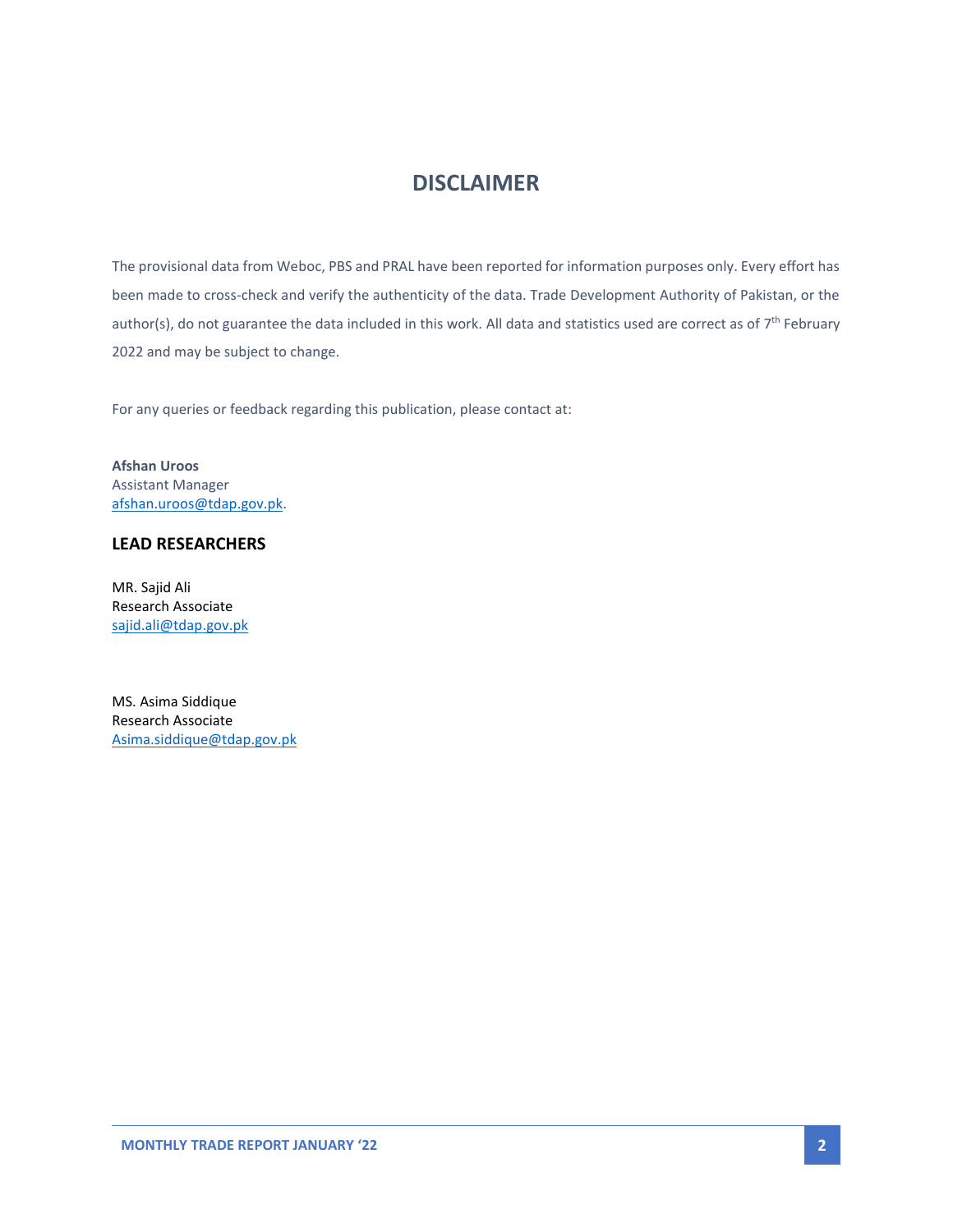# **SUMMARY**

 *\*Trade values in US\$ million*

| <b>EXPORTS SUMMARY</b> | FY 2021-22 | FY 2020-21 | <b>% CHANGE</b> |
|------------------------|------------|------------|-----------------|
| January 2022           | 2,546      | 2,145      | 18.6 %          |
| July-January 2022      | 17,671     | 14,255     | 24%             |

| <b>IMPORTS SUMMARY</b> | <b>FY 2021-22</b> | <b>FY 2020-21</b> | <b>% CHANGE</b> |
|------------------------|-------------------|-------------------|-----------------|
| January 2022           | 5.908             | 4,803             | 23.01%          |
| July-January 2022      | 46.471            | 29,257            | 58.84%          |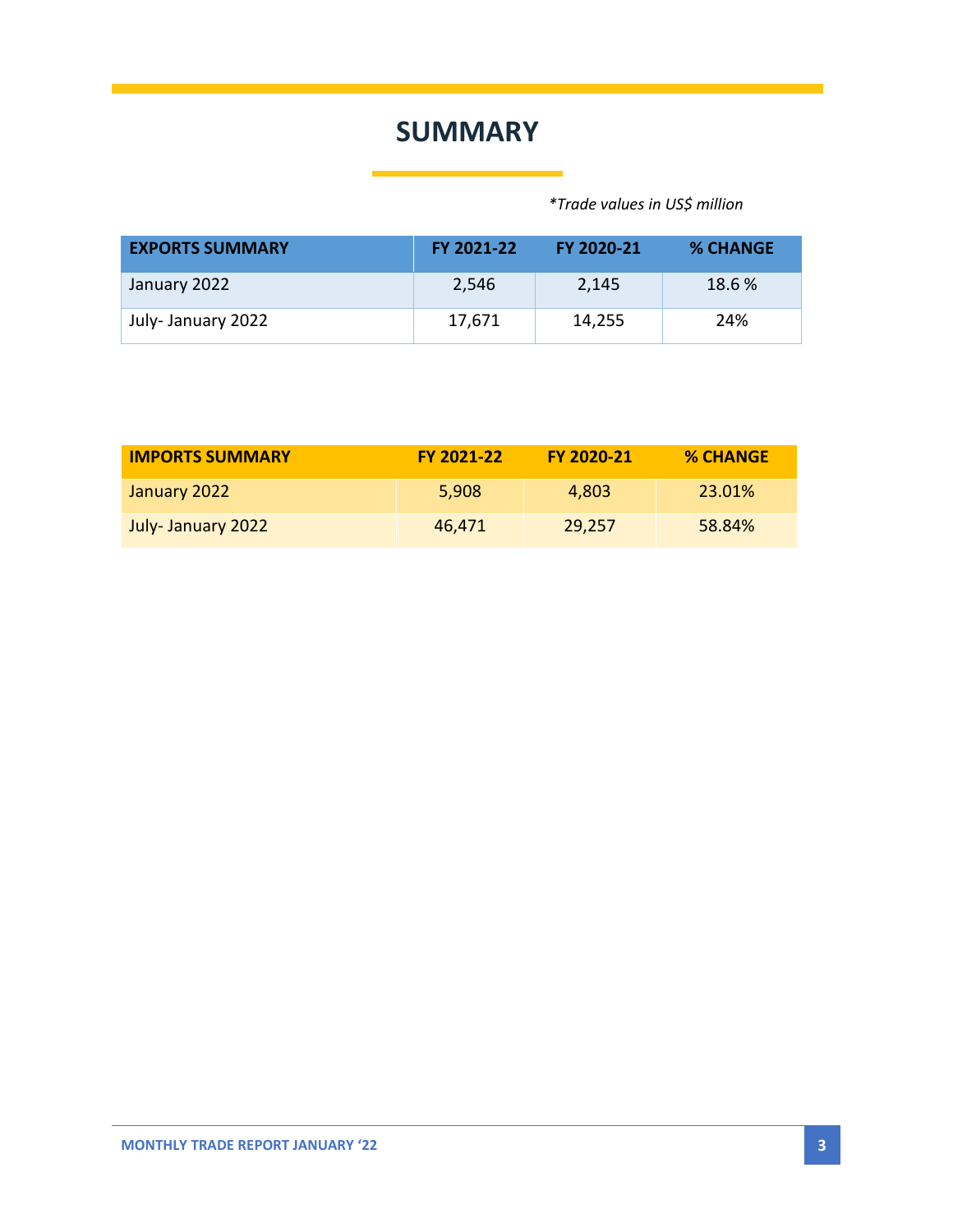# **EXPORT PROFILE**

#### TOP PARTNER COUNTRIES SHOWING INCREASE

| <b>COUNTRY</b>              | <b>JAN 20222</b> | <b>JAN 2021</b> | <b>% CHANGE</b> |
|-----------------------------|------------------|-----------------|-----------------|
| <b>UNITED STATES</b>        | 570.16           | 456.05          | 25%             |
| <b>CHINA</b>                | 229.98           | 189.49          | 21%             |
| <b>GERMANY</b>              | 130.82           | 122.35          | 7%              |
| <b>UNITED ARAB EMIRATES</b> | 117.92           | 61.20           | 93%             |
| <b>NETHERLANDS</b>          | 113.29           | 78.49           | 44%             |
| <b>SAPIN</b>                | 110.15           | 103.90          | 6%              |
| <b>ITALY</b>                | 103.61           | 83.23           | 24%             |
| <b>BANGLADESH</b>           | 90.23            | 56.28           | 60%             |
| <b>BELGIUM</b>              | 56.32            | 52.08           | 8%              |
| <b>MALAYSIA</b>             | 46.71            | 20.86           | 124%            |

### TOP PARTNER COUNTRIES SHOWING DECREASE

| <b>COUNTRY</b>           | <b>JAN 2022</b> | <b>JAN 2021</b> | <b>% CHANGE</b> |
|--------------------------|-----------------|-----------------|-----------------|
| UNITED KINGDOM           | 148.79          | 156.17          | -5%             |
| <b>SAUDI ARABIA</b>      | 39.51           | 41.24           | $-4%$           |
| <b>AUSTRALIA</b>         | 27.66           | 28.40           | $-3%$           |
| <b>AFGHANISTAN</b>       | 26.74           | 78.46           | $-66%$          |
| <b>POLANO</b>            | 25.26           | 25.37           | 0%              |
| <b>KENYA</b>             | 20.35           | 28.51           | $-29%$          |
| <b>RUSSIAN FEDRATION</b> | 19.60           | 25.51           | $-23%$          |
| <b>SOUTH AFRICA</b>      | 17.43           | 20.25           | $-14%$          |
| <b>SWEDEN</b>            | 10.75           | 14.95           | $-28%$          |
| <b>YEMEN</b>             | 8.11            | 13.79           | $-41%$          |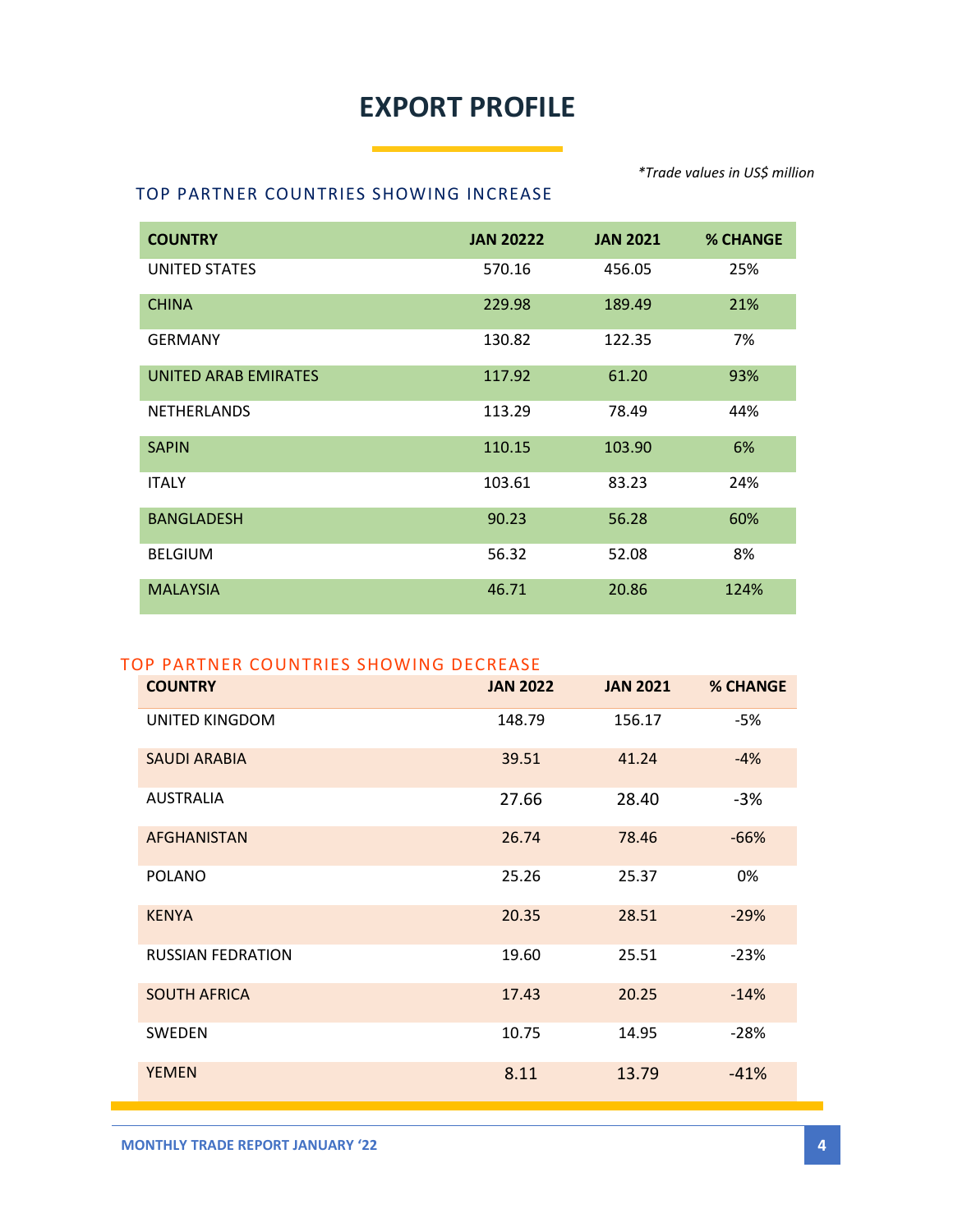## TOP GROWING COMMODITIES

| <b>HS</b> | <b>PRODUCTS</b>                                                                                                 | <b>JAN 2022</b> | <b>JAN 2021</b> | <b>% CHANGE</b> |  |
|-----------|-----------------------------------------------------------------------------------------------------------------|-----------------|-----------------|-----------------|--|
| 6302      | Bedlinen, table linen, toilet linen and kitchen<br>linen of all types of textile materials.                     | 372.64          | 320.44          | 16%             |  |
| 6203      | Men's or boys' suits, ensembles, jackets,<br>blazers, trousers, bib and brace overalls.                         | 270.86          | 229.34          | 18%             |  |
| 1006      | Rice                                                                                                            | 219.23          | 194.14          | 13%             |  |
| 5209      | Woven fabrics of cotton                                                                                         | 88.91           | 58.70           | 51%             |  |
| 6103      | Men's or boys' suits.                                                                                           | 71.49           | 55.01           | 30%             |  |
| 7403      | Copper, refined, and copper alloys.                                                                             | 68.59           | 36.61           | 87%             |  |
| 6110      | Jerseys, pullovers, cardigans, waistcoats and<br>similar articles, knitted or crocheted.                        | 66.18           | 46.27           | 43%             |  |
| 5208      | Woven fabricss of cotton, containing 85% or<br>more by weight of cotton, weighing not more<br>than 200 $g/m2$ . | 65.23           | 51.68           | 26%             |  |
| 6109      | T-shirts, singlets and other vests, knitted or<br>crocheted.                                                    | 64.52           | 53.21           | 21%             |  |
| 4203      | Articles of apparel and clothing accessories,<br>of leather or composition leather                              | 55.27           | 51.69           | 7%              |  |

# TOP DECREASING COMMODITIES

| <b>HS</b> | <b>PRODUCTS</b>                                                                          | <b>JAN 2022</b> | <b>JAN 2021</b> | <b>% CHANGE</b> |
|-----------|------------------------------------------------------------------------------------------|-----------------|-----------------|-----------------|
| 5205      | Cotton yarn                                                                              | 71.14           | 80.53           | $-12%$          |
| 6307      | Other made up articles, including dress patterns.                                        | 41.94           | 42.29           | $-1\%$          |
| 9018      | <b>Cybex Exim Solutions</b>                                                              | 35.36           | 37.09           | -5%             |
| 0805      | Citrus fruit, such as Oranges, Mandarins                                                 | 29.12           | 54.90           | $-47%$          |
| 6116      | Gloves, mittens and mitts, knitted or crocheted<br>(excluding for babies).               | 26.33           | 26.50           | $-1%$           |
| 6309      | Worn clothing and other worn articles.                                                   | 20.62           | 23.10           | $-11%$          |
| 2523      | Portland cement, aluminous cement ("cement<br>fondu"), slag cement, supersulphate cement | 17.07           | 20.73           | $-18%$          |
| 5513      | Woven fabrics containing predominantly, but<br>85% synthetic staple fibres by weight     | 16.38           | 17.75           | $-8%$           |
| 3004      | <b>Medicaments</b>                                                                       | 14.91           | 20.19           | $-26%$          |
| 6107      | Men's or boys' underpants, briefs, nightshirts,<br>pyjamas, bathrobes, dressing gowns    | 11.54           | 16.56           | $-30%$          |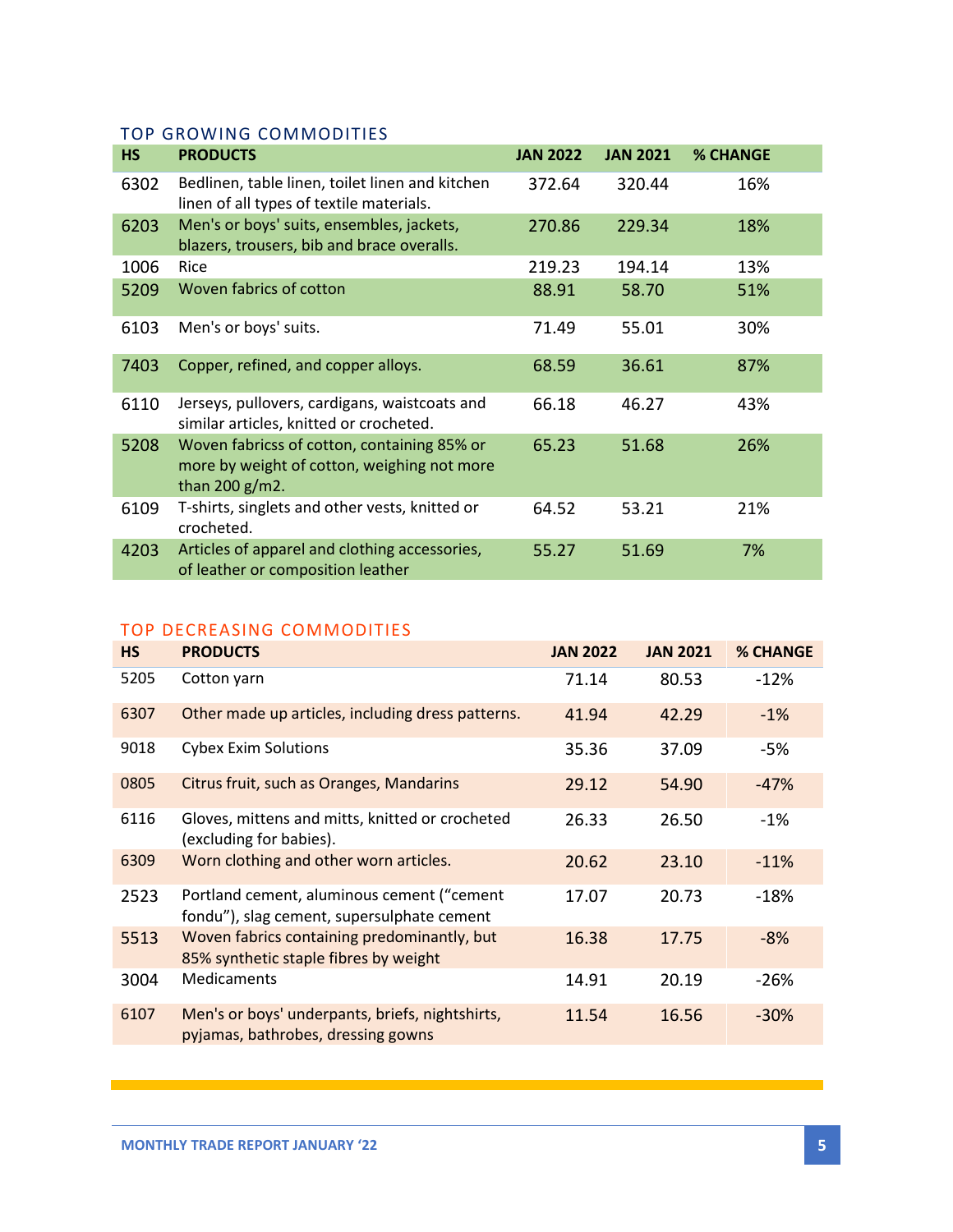# **IMPORT PROFILE**

### TOP PARTNER COUNTRIES SHOWING INCREASE

| <b>COUNTRY</b>              | Jan 2022 | Jan 2021 | <b>% CHANGE</b> |
|-----------------------------|----------|----------|-----------------|
| China                       | 1579.77  | 1300.71  | 21%             |
| <b>United Arab Emirates</b> | 569.80   | 421.91   | 35%             |
| <b>United States</b>        | 433.04   | 280.46   | 54%             |
| Indonesia                   | 379.35   | 324.28   | 17%             |
| Qatar                       | 296.81   | 164.49   | 80%             |
| Saudi Arabia                | 267.38   | 215.44   | 24%             |
| Japan                       | 157.06   | 91.63    | 71%             |
| South Africa                | 153.68   | 104.26   | 47%             |
| <b>Thailand</b>             | 152.55   | 63.75    | 139%            |
| <b>Belgium</b>              | 113.752  | 23.710   | 380%            |

## TOP PARTNER COUNTRIES SHOWING DECREASE

| <b>COUNTRY</b>            | <b>Jan 2022</b> | <b>Jan 2021</b> | <b>% CHANGE</b> |
|---------------------------|-----------------|-----------------|-----------------|
| <b>Kuwait</b>             | 180.38          | 192.11          | $-6%$           |
| Germany                   | 70.02           | 103.53          | $-32%$          |
| <b>Brazil</b>             | 68.60           | 76.27           | $-10%$          |
| Malaysia                  | 67.73           | 75.58           | $-10\%$         |
| Canada                    | 53.53           | 55.98           | $-4%$           |
| Afghanistan               | 53.17           | 54.216          | $-2%$           |
| <b>European Union</b>     | 52.63           | 60.55           | $-13%$          |
| <b>Russian Federation</b> | 46.79           | 84.81           | $-45%$          |
| <b>Netherlands</b>        | 29.23           | 42.49           | $-31%$          |
| France                    | 27.17           | 67.91           | $-60%$          |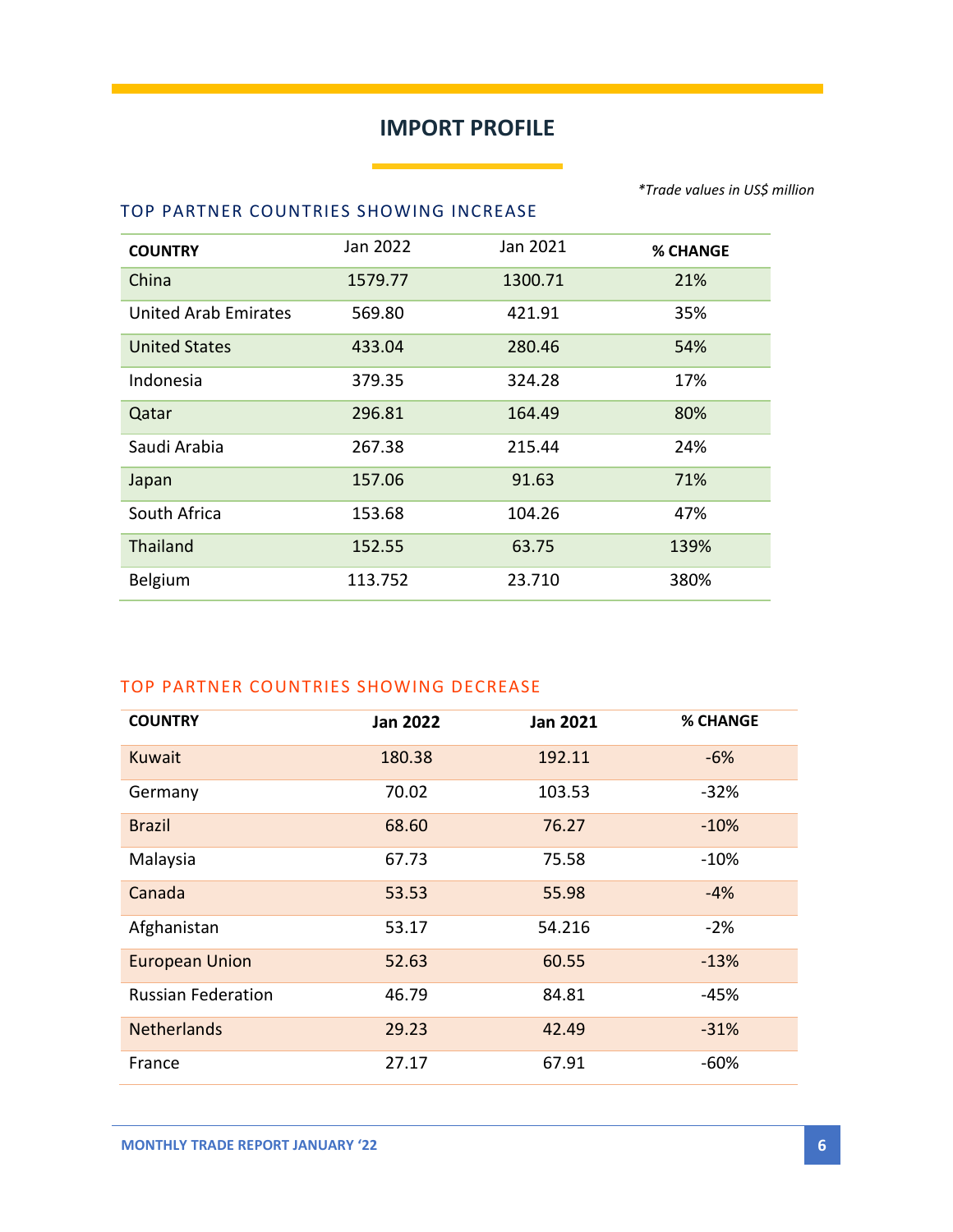## TOP GROWING COMMODITIES

| HS   | <b>PRODUCTS</b>                                                                    | <b>Jan 2022</b> | <b>Jan 2021</b> | %<br><b>CHANGE</b> |
|------|------------------------------------------------------------------------------------|-----------------|-----------------|--------------------|
| 2710 | Petroleum oils and oils obtained from<br>bituminous minerals                       | 656.89          | 367.97          | 79%                |
| 2711 | Liquefied petroleum gases                                                          | 448.62          | 240.03          | 87%                |
| 2709 | Petroleum oils and oils obtained from<br>bituminous minerals, crude                | 356.95          | 345.03          | 3%                 |
| 1511 | Palm Oil and its fractions, whether or nor<br>refined, But not chemically modified | 285.33          | 254.95          | 12%                |
| 7204 | Ferrous waste and scrap                                                            | 212.07          | 132.01          | 61%                |
| 2701 | Coal; briquettes, ovoids and similar solid<br>fuels manufactured from coal         | 189.37          | 149.51          | 27%                |
| 1001 | <b>WHEAT AND MESLIN</b>                                                            | 156.43          | 132.97          | 18%                |
| 7208 | Flat-rolled products of iron or non-alloy steel                                    | 77.74           | 49.80           | 56%                |
| 8502 | Electric generating sets and rotary<br>converters                                  | 72.62           | 56.94           | 28%                |
| 0902 | Tea, whether or not flavoured                                                      | 55.25           | 50.05           | 10%                |

# TOP DECREASING COMMODITIES

| <b>HS</b> | <b>PRODUCTS</b>                                  | Jan 2022 | <b>Jan 2021</b> | %             |
|-----------|--------------------------------------------------|----------|-----------------|---------------|
|           |                                                  |          |                 | <b>CHANGE</b> |
| 8517      | telephones for cellular networks or for other    | 201.28   | 212.16          | $-5%$         |
|           | wireless networks                                |          |                 |               |
| 1201      | Soybeans, whether or not broken                  | 122.15   | 212.17          | -42%          |
| 5201      | <b>COTTON, NOT CARDED OR COMBED</b>              | 110.46   | 182.31          | $-39%$        |
| 3901      | Polymers of ethylene, in primary forms           | 71.50    | 74.74           | -4%           |
| 0713      | Dried leguminous vegetables, shelled, whether or | 33.73    | 38.90           | $-13%$        |
|           | not skinned or split.                            |          |                 |               |
| 1205      | RAPE OR COLZA SEEDS, WHETHER OR NOT              | 33.62    | 83.82           | -60%          |
|           | <b>BROKEN</b>                                    |          |                 |               |
| 5504      | Artificial staple fibres, not carded, combed or  | 24.06    | 24.77           | $-3%$         |
|           | otherwise processed for spinning                 |          |                 |               |
| 8471      | Automatic data-processing machines and units     | 22.73    | 25.59           | $-11%$        |
|           | thereof                                          |          |                 |               |
| 8402      | Steam or other vapour generating boilers         | 22.07    | 24.94           | $-12%$        |
| 2933      | Heterocyclic compounds with nitrogen             | 21.80    | 23.47           | -7%           |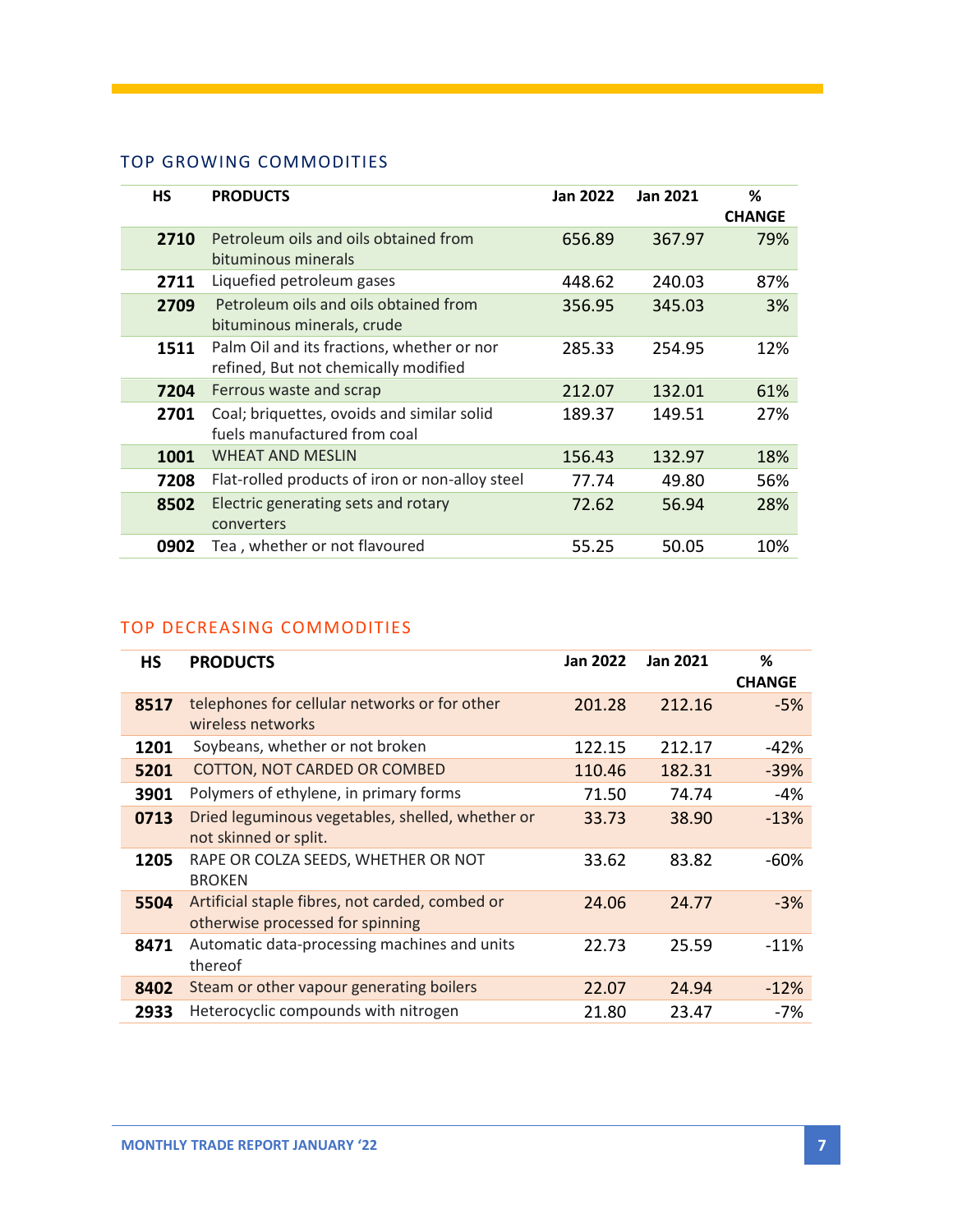# **SUMMARY OF SERVICES SECTOR**

*\*Trade values in US\$ million*

| <b>EXPORTS SUMMARY</b> | FY 2021-22 | FY 2020-21 | % CHANGE |
|------------------------|------------|------------|----------|
| DECEMBER 2021          | 674        | 626        | 7.5%     |
| <b>JULY-DECEMBER</b>   | 3,414      | 2,840      | 20%      |

| <b>IMPORTS SUMMARY</b> | FY 2021-22 | FY 2020-21 | <b>% CHANGE</b> |
|------------------------|------------|------------|-----------------|
| DECEMBER 2021          | 1.016      | 772        | <b>31%</b>      |
| JULY-DECEMBER          | 5,252      | 3,784      | <b>38%</b>      |